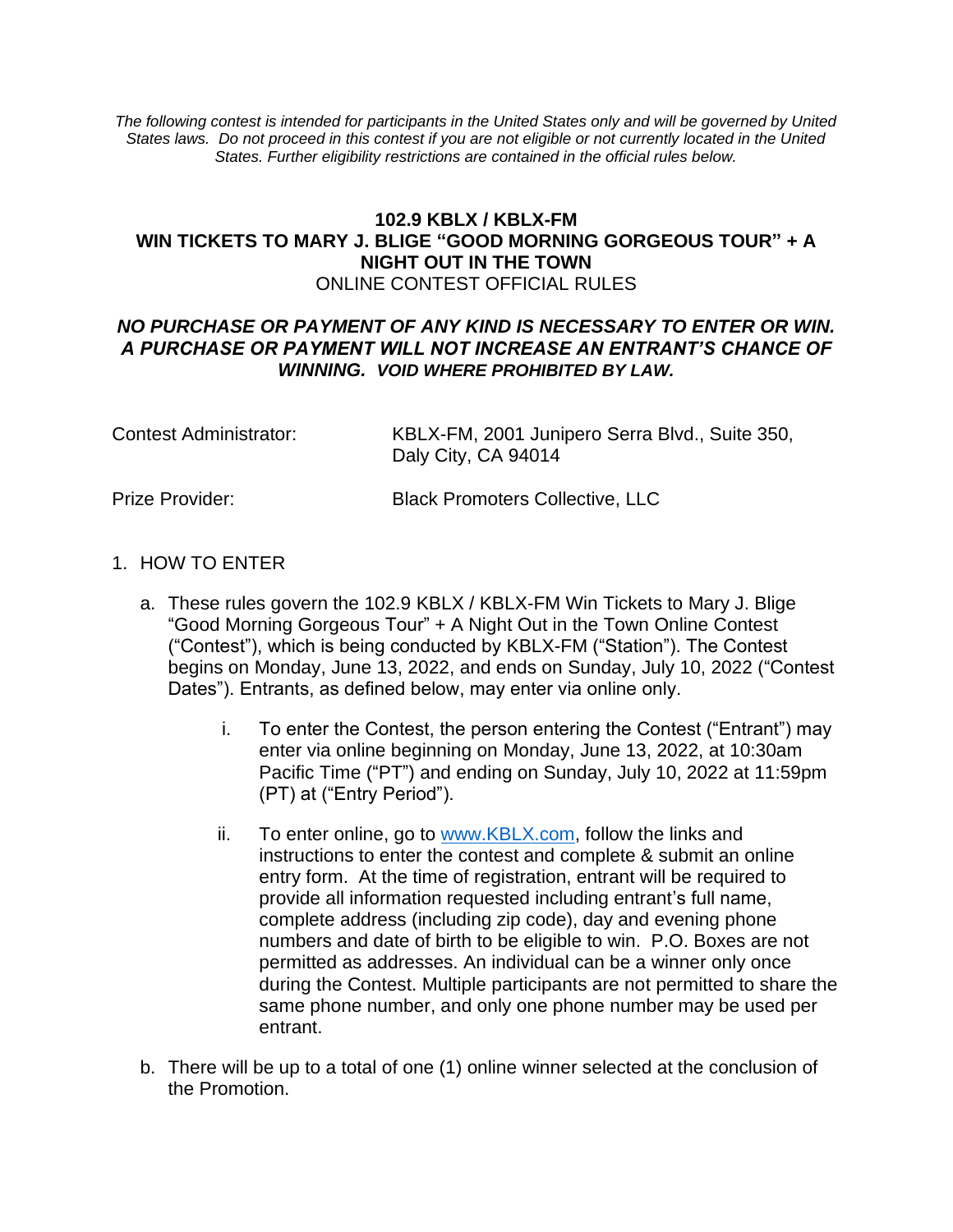c. Only one (1) entry per person is permitted. There will be up to a total of one (1) winner selected in the contest. A winner is defined as the person(s) who has been deemed eligible by the Station to win a prize ("Winner"). Only one (1) Winner, per household for the duration of this Contest is permitted.

# 2. ELIGIBILITY RESTRICTIONS

- a. The Contest is open to all persons who are legal U.S. residents of the state of California, eighteen (18) years of age or older, and who reside in one of the Nine (9) jurisdictions that make up the listening area of the Greater San Francisco / Bay Area (San Francisco, Santa Clara, Alameda, Contra Costa, Marin, San Mateo, Solano, Napa, and Sonoma Counties). Void where prohibited or restricted by law.
- b. The following individuals are NOT eligible to enter Station contests at any time, even if such individuals meet the age and residency requirements above: (i) any employees (i.e., full-time, part-time and/or temporary employees) of the Station, Bonneville International Corporation, other area radio stations, Contest Sponsor, of any advertising and promotion agencies, and/or of the respective parent entities, subsidiaries, affiliated companies of each; (ii) any immediate family members of such employees, including, without limitation, current and/or exspouses, parents, grandparents, children, grandchildren, siblings, in-laws, and/or steps in any of the foregoing categories; and (iii) any other individual legally residing in the same household (i.e., at the same address) of such employees, including, without limitation, roommates, housemates, significant others, and partners.
- c. To claim a prize, the Winner must provide valid government-issued photo identification and provide their complete address, date of birth and phone number, email address and Social Security Number.
- d. Entrants are required to provide truthful information and the Station will reject and delete any entry that it discovers to be false or fraudulent. The Station will disqualify any Entrant who does not meet the eligibility requirements and will also delete any entry as required by law.
- e. This Contest is subject to all applicable federal, state, and local laws and regulations. By participating in the Contest and/or accepting prizes, Entrant agrees to comply with these Official Rules and the decisions of the Station, which are final and binding in all respects.

## 3. PRIZES

a. One (1) prize will be awarded via online. The prize consists of: One (1) \$250 Gift Card and two (2) front row tickets to Mary J. Blige "Good Morning Gorgeous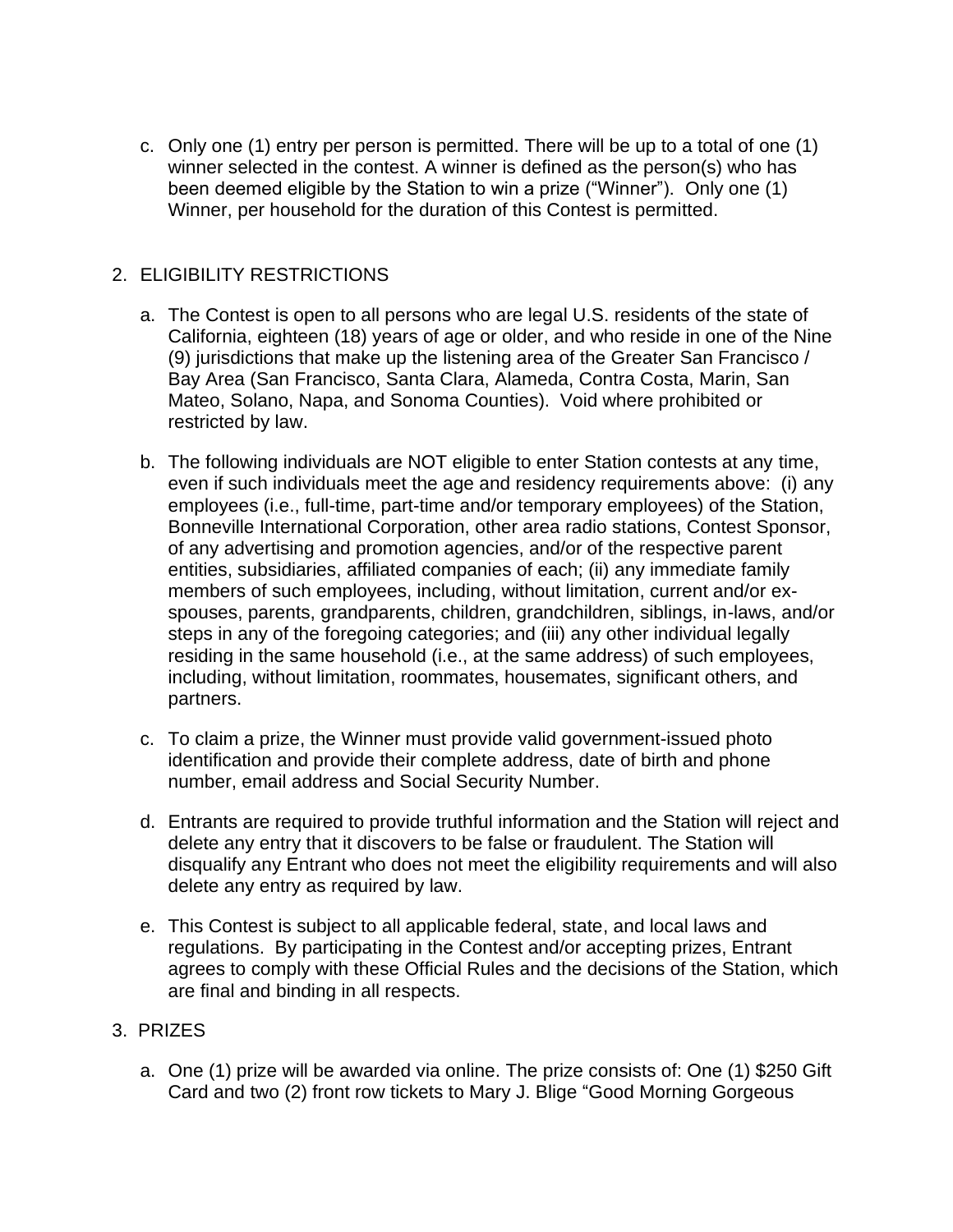Tour" on Thursday, October 6, 2022 at Oakland Arena in Oakland, Calif. The Approximate Retail Value ("ARV") of the prize is Three Hundred and Fifty Dollars (\$350.00). Tickets are valid for Thursday, October 6, 2022 only. Some restrictions apply. The gift card(s) will be subject to the terms and conditions as set forth by the issuer of the gift cards. Gift cards are not refundable or transferable and may not be substituted or exchanged for cash or credit at any time, nor will gift cards be replaced if lost or stolen. The Winner(s) will be solely responsible for all taxes and all other fees and expenses not specified herein associated with the receipt and use of the prize(s). The prize consists only of the elements expressly set forth above; no other elements or expenses are included in the prize and all such expenses are the sole responsibility of the Winner. Prizes are not refundable or transferable, may not be sold to a third party, and may not be substituted or exchanged for cash or credit at any time, nor will they be replaced if lost or stolen. If a prize cannot be awarded or used or a prizerelated event cannot take place as scheduled, for reasons outside the Station's control, including, but not limited to, promoter or performer actions, cancellation, preemption, postponement or unavailability due to the closure of a Contest Sponsor's location, if applicable, or weather, natural disasters, disease, epidemic, pandemic, national or regional emergency, or for any other reason beyond the control of the Station, their sole responsibility to the Winner(s) will be to award the remaining available elements of the prize(s) and no substitution or compensation will be provided for the unawarded elements of the prize(s). Upon awarding the prize(s), the Station will have no further obligation to the Winner(s).

- b. As indicated above, all sales, prizes and other taxes, gratuities and any other incidentals associated with the prize(s) are the sole responsibility of the Winner(s). As noted above, prizes are not transferable or exchangeable and may not be substituted, except by the Station for reasons of unavailability, in which case, a prize of equal or greater value will be awarded. The Station assume no responsibility or liability for damages, loss, or injury resulting from acceptance or use of the prize. The Station reserves the right, in its sole discretion, to cancel or suspend the Contest should a virus, bug, computer, or other problem beyond the control of the Station corrupt the administration, security, or proper execution of the Contest, or the Internet portion of the Contest. Decisions of the Station are final.
- c. If due to a printing, production or other error, more prizes are claimed than are intended to be awarded for any prize level, the intended prizes will be awarded in a random drawing from among all verified and validated prize claims received for that prize level. In no event will more than the stated number of prizes be awarded.

#### 4. WINNER SELECTION AND NOTIFICATION

a. Decisions of the Station management with respect to the Contest are final.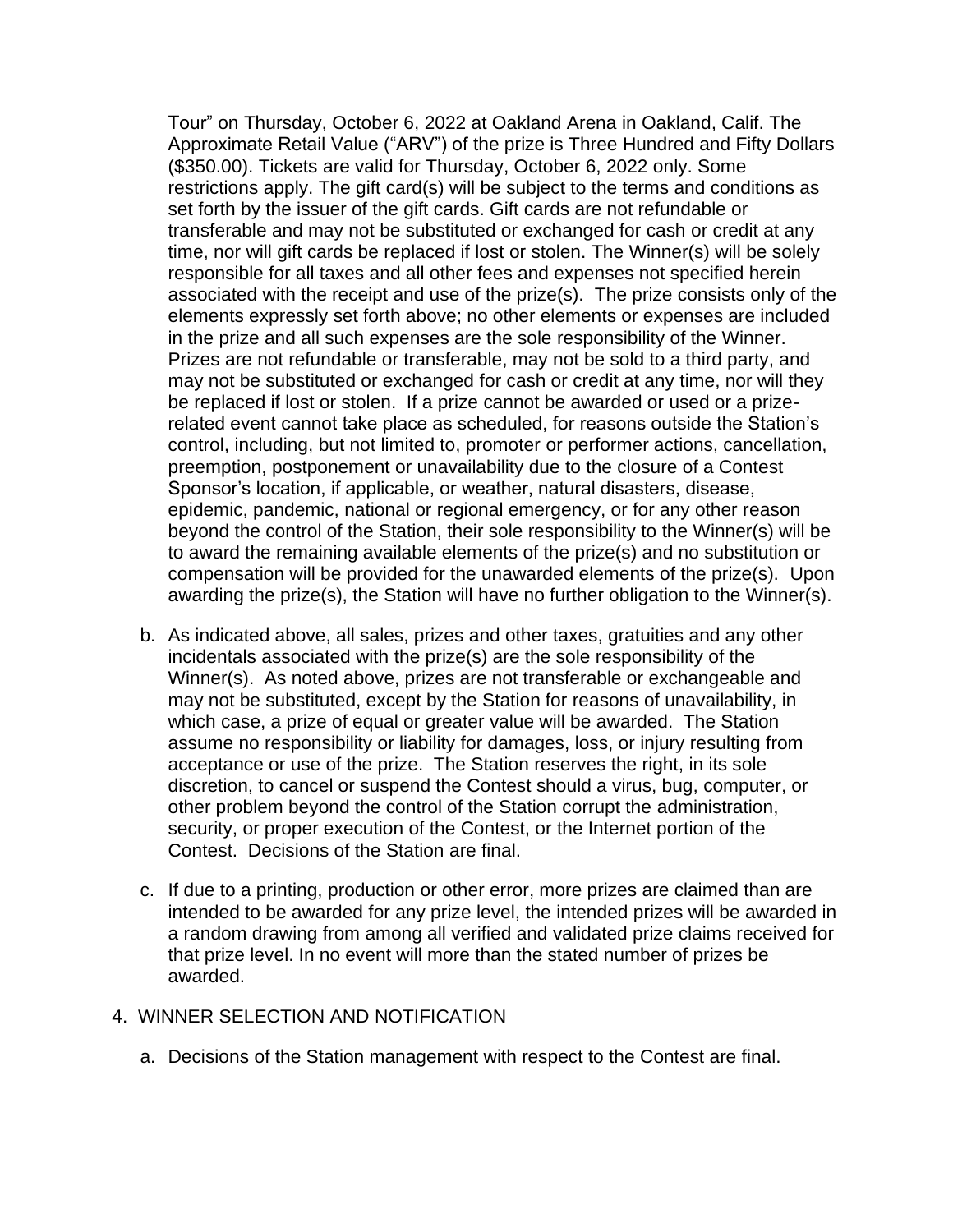- b. One (1) Winners will be selected via online as described above in Section 1 of these Official Rules on Wednesday, July 13, 2022, at approximately 12:00pm (PT).
- c. Odds of winning depend upon the number and of eligible entries received during the Entry Period.
- d. Winners do need to listen to the Station to win and do not need to be present to win. All prizes must be claimed within thirty (30) days of winning, as directed by the Station. Public health conditions do not permit a Winner to claim the prize in person, so the Station will coordinate with the Winner to confirm his or her identify remotely and deliver the prize by mail or other means of delivery. The Winner must have their prize shipped and will be required to sign a release that the Station and any Released Parties (defined below) are not responsible if the prize is late, lost, stolen, misdirected, undeliverable, or damaged during shipping.
- e. Potential Winner(s) will be notified of winning by email or telephone. Prize(s) will be awarded only upon confirmation of eligibility and completion of all requisite releases. Upon notification or notification attempt, the potential Winner(s) will be required to respond to such notification attempt and must execute and return an IRS Form W-9, affidavit of acceptance, eligibility, liability, publicity release within thirty (30) days of such notification or notification attempt or prize(s) will be forfeited. If a potential Winner(s) is deemed ineligible for any reason, cannot be contacted, fails to sign and return the fully executed affidavit of eligibility and/or liability/publicity release within the required period, or if a prize or prize notification is returned as undeliverable, the potential Winner forfeits the prize(s). The Station is not responsible for any changes in an Entrant or Winner's email address, phone number, mailing address or other contact information.

## 5. CONDITIONS

a. Any attempt by any Entrant to obtain more than the stated number of entries by using multiple/different email addresses, identities, registrations and logins or any other methods may void that Entrant's entries and that Entrant may be disqualified. The use of any device to automate multiple entries is prohibited. Any use of robotic, repetitive, automatic, programmed, or similar entry methods or agents (including, but not limited to, promotion entry services or proxies) will void all entries by that Entrant at the Station's discretion. The Station's computer or telephone system is the official time keeping device for this Contest. In the event of a dispute, all online entries will be deemed to have been submitted by the Authorized Account Holder. The "Authorized Account Holder" is the natural person who (i) is assigned to an email address by an internet access provider, online service provider, or other organization that is responsible for assigning email addresses for the domain associated with the submitted email address; or (ii) is assigned to the mobile telephone number by a telecommunications provider, or other organization that is responsible for assigning such numbers. The Station, in its sole discretion, reserves the right to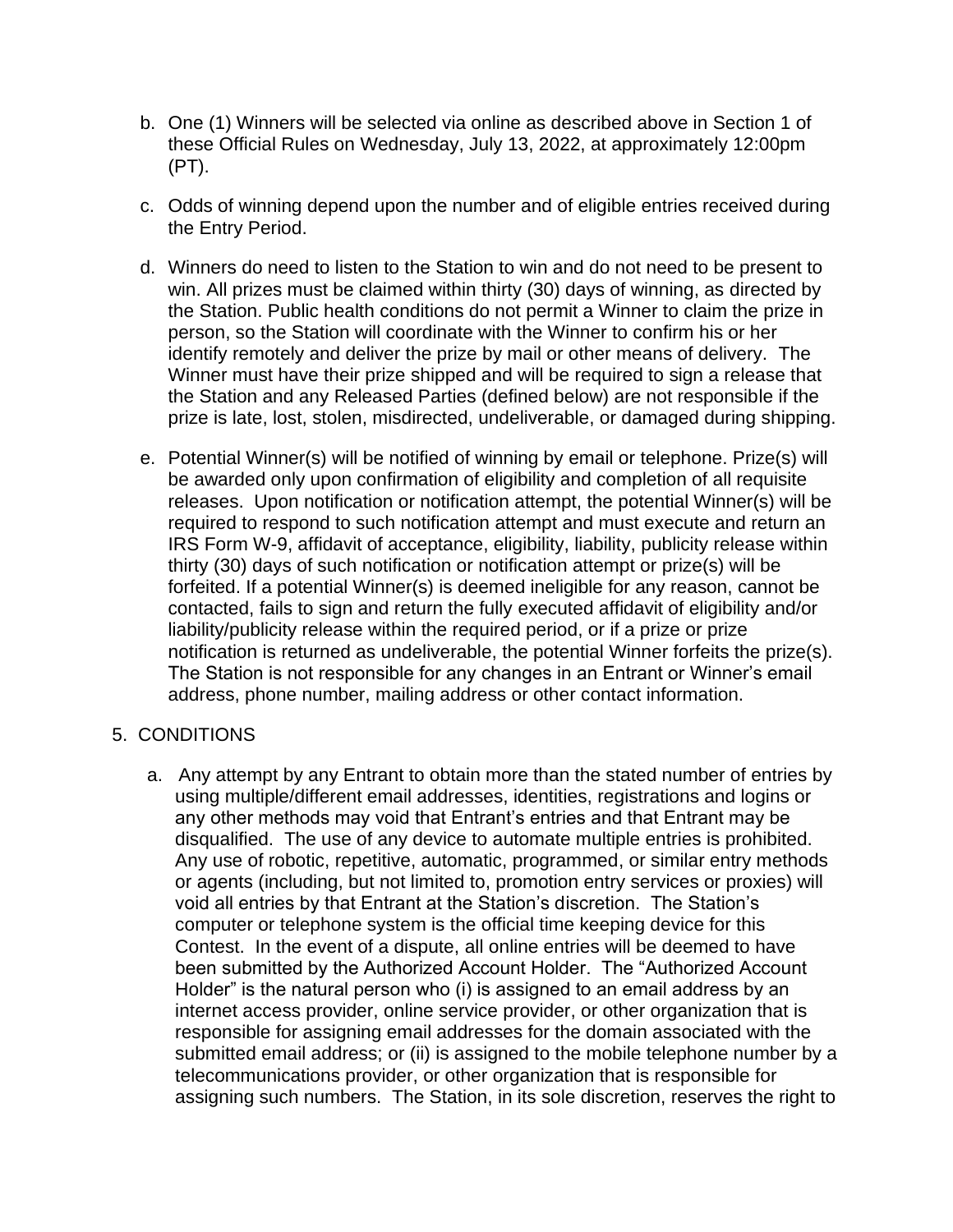disqualify any person who it believes is tampering with the entry process or the operation of the Contest. Failure to comply with the rules of the Contest may result in an Entrant's disqualification and/or forfeiture of any prize or prizes. If the Station makes a good-faith determination that an Entrant has cheated or committed fraudulent activity in connection with a Contest, the Station may disqualify that Entrant from entering and/or winning this and any or all future Station-administered contests and seek damages to the fullest extent permitted by law.

- b. The Station reserves the right to modify these rules for clarification or equitable purposes without materially affecting the terms and conditions of the Contest, including, without limitation, the substitution of a prize(s) of equivalent value, which will become effective upon announcement. To the extent the Station makes material changes to the terms and conditions of the Contest, any such material changes will be broadcast on the Station and/or posted on its website [www.KBLX.com](http://www.kblx.com/) within twenty-four (24) hours of the change and periodically thereafter. If a prize cannot be awarded or used or a prize-related event cannot take place as scheduled, for reasons beyond the control of the Station, including, but not limited to, promoter or performer actions, cancellation, preemption, postponement or unavailability due to the closure of a Contest Sponsor's location, if applicable, or weather, natural disasters, disease, epidemic, pandemic, national or regional emergency, or for any other reason beyond the control of the Station, the Station reserves the right, but does not have the obligation, to cancel, terminate, suspend, or modify the Contest and shall not be required to award a substitute prize(s). If any provision of these Official Rules is irrevocably inconsistent with any provision set forth on the Contest webpage, then the provision of these Official Rules will prevail but solely to the extent of the inconsistency.
- c. Calling the Station regarding the Contest constitutes permission for the Station to tape the caller's voice and use it on the air. All telephone calls during the Contest may be taped without further permission from the caller. By entering the Contest and/or acceptance of prize(s), all Entrants consent to the use of their name, photograph, likeness, biography, voice, video, entry materials, prize information (if any), or any statements made for trade, publicity, advertising, or promotional purposes, in any and all media, now known or hereafter devised, including online announcements, without limitation and without compensation, except where prohibited by law.
- d. Each Winner will be required to produce identification satisfactory to the Station. For example, Winner(s) will be required to sign an IRS Form W-9 and verify their identity either through email, DocuSign, or videoconference, and complete an affidavit of eligibility and release, including a publicity release, as prepared by the Station prior to receiving their prize. Each Winner will solely be responsible for any (federal, state, or local) taxes or fees that result from the receipt and/or use of their prize and may receive an IRS Form 1099-Misc for all prizes won from the Station in any calendar year where the aggregate value of all such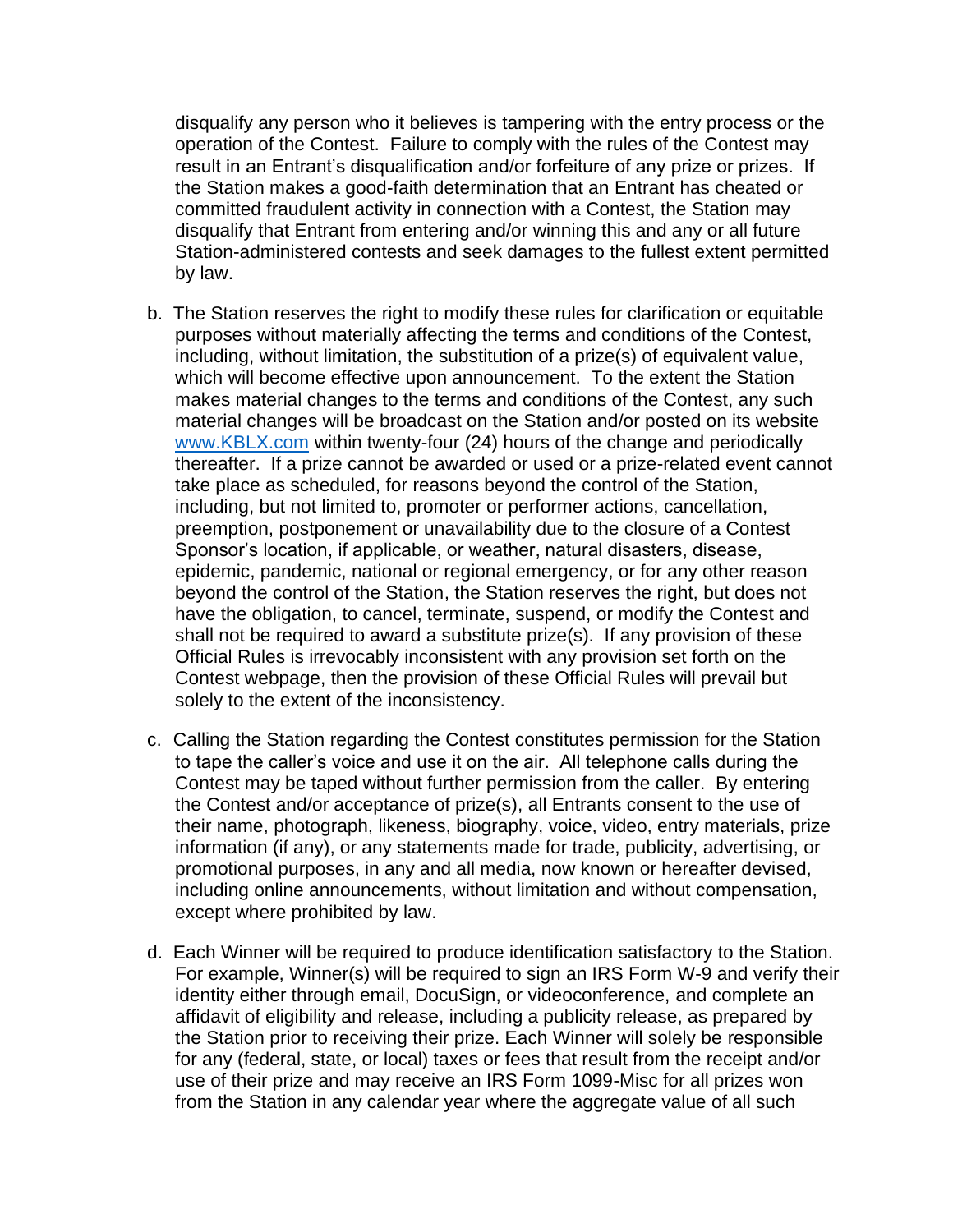prizes is \$600 or more. The Contest is void where prohibited by law. Failure to comply with the terms and conditions applicable to Contest entry, including, without limitation, submitting an incomplete or fraudulent entry, and/or failing to complete the entry process, will result in such entry being disqualified from such Contest. Any individual(s) that is found to be, or suspected of, tampering with a Contest in any way, including, without limitation, by making a fraudulent entry, by engaging in any "deal-making" with or between other Contest Entrants or third parties, by creating a public hazard, by cheating, by engaging in improper or illegal activity, by causing interference with, or the destruction of, property and/or utilized public safety resources will be disqualified from participating and/or winning any prize(s), as applicable, and may be banned from any future participation in any Contest as determined by Station at its sole discretion and on a case-by-case basis.

- e. Participation in a Contest and/or accepting a prize(s) constitutes agreement by Entrant and/or Winner to release, forever discharge, indemnify, and hold harmless Station, its affiliates, parents, assigns, successors, employees, participating Contest Sponsors, agents and all others connected with them and the Contest (the "Released Parties") from any and all liability, claims, actions, and losses or damages, including, but not limited to, personal injury or communicable diseases sustained or incurred with respect to the conduct of or participation in the Contest, or the awarding, shipping/handling, receipt, possession, and/or use or misuse of any prize, including any travel related thereto, act or omission, whether negligent, intentional or otherwise caused by Station, its affiliates, parents, assigns, successors, employees, sponsors, agents and all others connected with them and the Contest.
- f. The Released Parties are not responsible for (i) typographical or other errors in the printing, the offering, or the administration of the Contest or in the announcement of a prize; (ii) incorrect or inaccurate information, human error, failure, or omission; (iii) unauthorized human intervention; (iv) lost, stolen, mangled, misdirected, illegible, incomplete, or late entries; (v) entries not received due to difficulty accessing the internet, service outage or delays, computer difficulties, telephone service outages, delays, busy signals, poor signals or signal interference, accidental disconnection, equipment malfunctions, and any other technological failures; or (vi) any cancellations, delays, diversions, or substitutions or omissions by any transportation providers or any other persons or entities providing any services to Entrant(s) and/or Winner(s) including any results thereof such as changes in services or location necessitated by same; or (vii) event cancellations, trip schedule changes, flight cancellations, changes in travel arrangements, travel delays of any form and duration, as well as all delays or cancellations due to the closure of any contest sponsor location, promoter or performer issues, acts of God, any action, regulation, order or request by any governmental or quasi-governmental entity (whether or not the action, regulations, order or request proves to be invalid), threatened terrorist acts, terrorist acts, air raid, blackout, act of public enemy,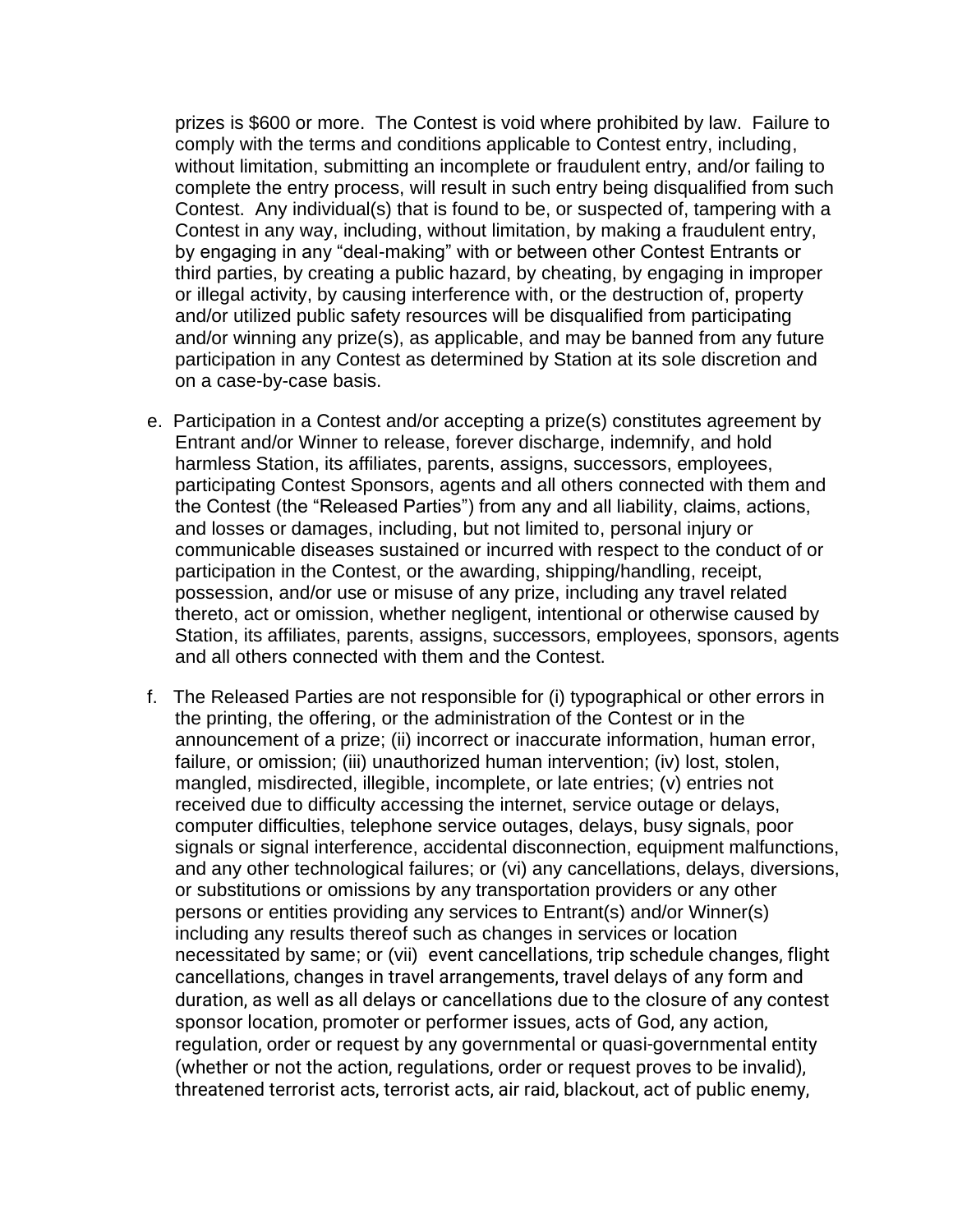earthquake, volcanic eruption, war (declared or undeclared), fire, flood, epidemic, pandemic, disease, national or regional emergency, explosion, unusually severe weather, hurricane, embargo, labor dispute or strike (whether legal or illegal) labor or material shortage, transportation interruption of any kind, work slowdown, civil disturbance, insurrection, riot, or any other reason beyond the Stations sole control.

- g. Except where prohibited, by entering the Contest, each Entrant agrees that: (i) any and all disputes, claims and causes of action arising out of or connected with this Contest or any prize(s) awarded shall be resolved individually, without resort to any form of class action, and exclusively by state or federal courts situated in San Francisco, California; (ii) any and all claims, judgments and awards shall be limited to actual out-of-pocket costs incurred, but in no event shall such costs include attorneys' fees; and (iii) no punitive, incidental, special, consequential or other damages, including, without limitation, lost profits may be awarded (collectively, "Special Damages"); and (iv) Entrant hereby waives all rights to claim Special Damages and all rights to have any damages awarded multiplied or increased. California law governs the interpretation and construction of these Official Rules and all aspects related thereto.
- 6. PRIVACY
	- a. By participating in the Contest and/or accepting a prize(s), Entrant agrees to the Station's Terms of Use Agreement and to the use of Entrant's personal information as described in the Privacy Policy located at [www.KBLX.com.](http://www.kblx.com/) In the event of conflict between the Station's Terms of Use Agreement and these Official Rules, the terms of these Official Rules shall apply. Any information that Twitter, Facebook, or Instagram collects through an entry in the Contest may be subject to Twitter's, Facebook's. or Instagram's own terms and policies.

# 7. WINNERS' LIST/COPY OF OFFICIAL RULES

- a. Any violation of these rules will result in disqualification. Consistent with Section 1(g), only one entry per Entrant is permitted. Any attempt by any one or more Entrants to obtain more than one (1) entry by using the same email address, Twitter account or similar registration method through any means including, without limitation, multiple/different email addresses, Twitter accounts, identities, registrations, logins or other methods will void all entries from that address or account, and such Entrant(s) will be disqualified.
- b. Copies of these rules are available at the Station's website [www.KBLX.com](http://www.kblx.com/) or by sending a request, along with a self-addressed stamped envelope, to the Station at 2001 Junipero Serra Blvd., Suite 350, Daly City, CA 94014.
- c. For a list of Winners', mail a request and a self-addressed stamped envelope to 2001 Junipero Serra Blvd., Suite 350, Daly City, CA 94014, identifying